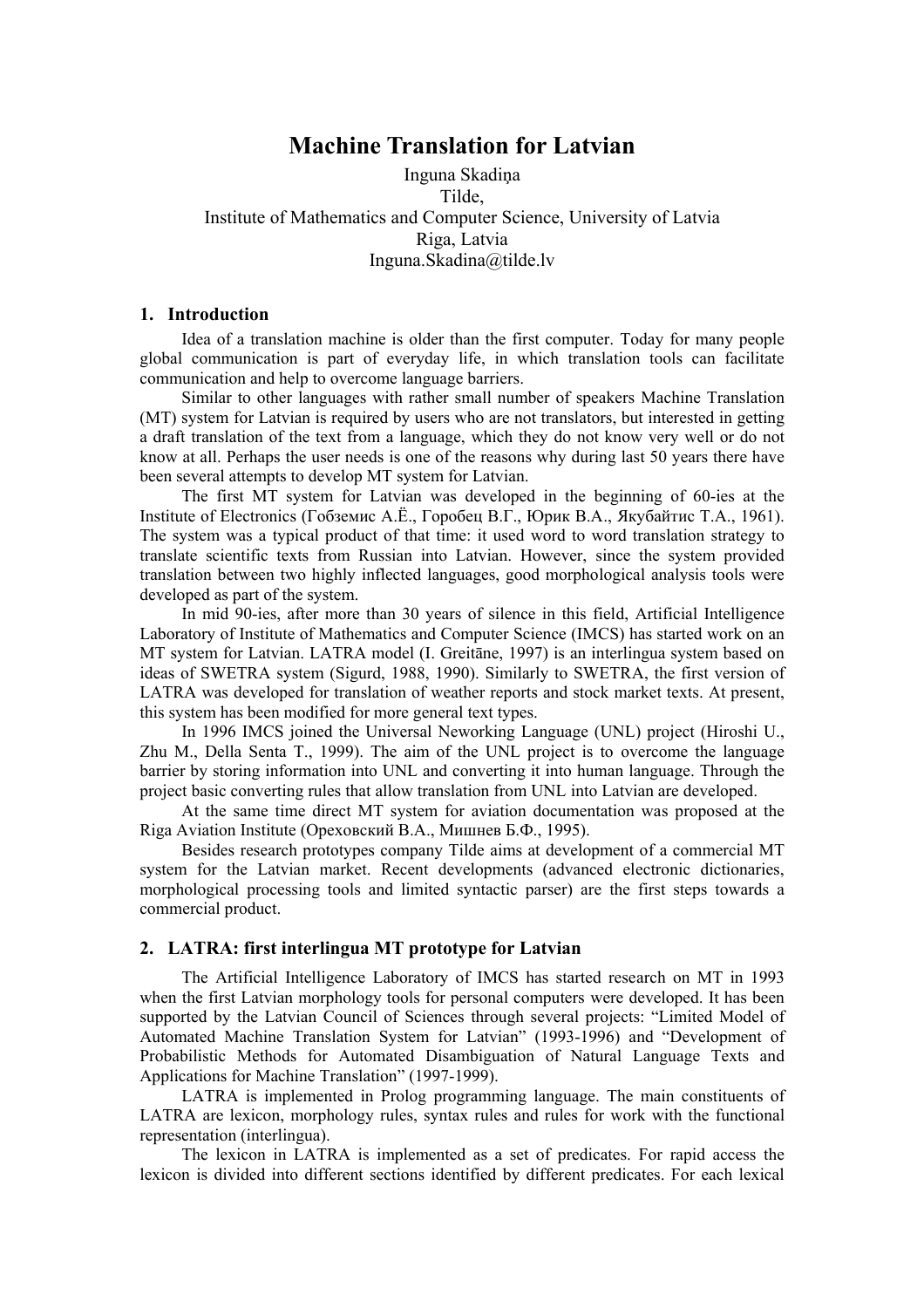item morphological, syntactic and semantic features are stored. In addition the 'meaning' of the word in so-called 'Machenese' English is stored into lexicon.

Implementation of LATRA parser was strated with the research of typical Latvian sentence structures. Although stock market texts have rather simple structure, other common syntactic structures were included in the parsing constituent.

Originally SWETRA system was designed for languages with fixed word order, while Latvian language has a rather free word order. Therefore Latvian parser uses predicate grammar introduced for Russian and Polish parsers in SWETRA (Gawrońska B., 1993).

Since LATRA is implemented in Prolog, phrase structure rules used for parsing can are used in generation process also.

The interlingua format used in LATRA and SWETRA is called functional representation. It consists of nine functional concepts (constituents): a subject, a predicate, two objects, four adverbials and a coordinator. Word meanings in the functional representation are given in so-called 'Normalized Machinese English' (Sigurd, 1994). Figure 1 shows translation from Latvian into English through functional representation.

```
Ceturtdienas apgrozība bija 4 miljoni.
```

```
[subj(s(s(m(thursday,prop), []), m(trading,sg), [])), pred(m(m(be,past), [
])),obj(s(4,m(million,pl),[])),obj([]),advl([]),advl([]),advl([]),adv
l([]),co(s(s(m(thursday,prop),[]),m(trading,sg),[]),[.])]
```
Thursday's trading was 4 million.

Figure 1. Latvian-English translation through functional representation.

#### **3. Universal Networking Language**

Development of Universal Networking Language was started in 1996 at the Institute of Advanced Studies of United Nations University.

In 1997 Artificial Intelligence Laboratory of IMCS was invited to join UNL project. That time 15 languages (Arabic, Chinese, English, French, German, Hindi, Indonesian, Italian, Japanese, Latvian, Mongolian, Portuguese, Russian, and Spanish) were involved in the development of language tools for communication through UNL.

UNL is an artificial language to express and exchange every kind of information in the form of a semantic network. It consists of the UNL Relations, the UNL Attributes, the Universal Words and the UNL Knowledge Base. The Universal Words make vocabulary of the UNL, the relations and attributes constitute the syntax of the UNL, and the UNL Knowledge Base constitutes the semantics of the UNL.

For Latvian language work was concentrated in two directions: development of a lexicon and development of conversion rules from UNL into Latvian.

In UNL concepts are represented by universal words (UW). A UW is made up of a character string (an English-language word) followed by a list of constraints. Constrains are used to define the concept through restriction of possible meaning of the English word.

In lexicon Universal Words (UW) are used to describe meanings or make correspondence between word in a natural language and UW. For the Latvian language, a general purpose lexicon with 5 000 words and a lexicon for sports domain, containing approximately 10 000 words, were developed.

Although the structure of Universal Word might be complicated, in most cases Universal Words are understandable to a lexicographer. Latvian lexical item contains a stem of the Latvian word in square brackets, Universal Word in quotes, and grammatical information in parenthesis (Milčonoka E., 2000). For instance lexical item for UW *austria(icl>country)* will be [Austrij] "austria(icl>country)" (N,FEM,4 DECL,SG).

UNL represents sentence information as a list of interrelated (semantic) labeled links, each between two of the concepts present in the sentence (Figure 2).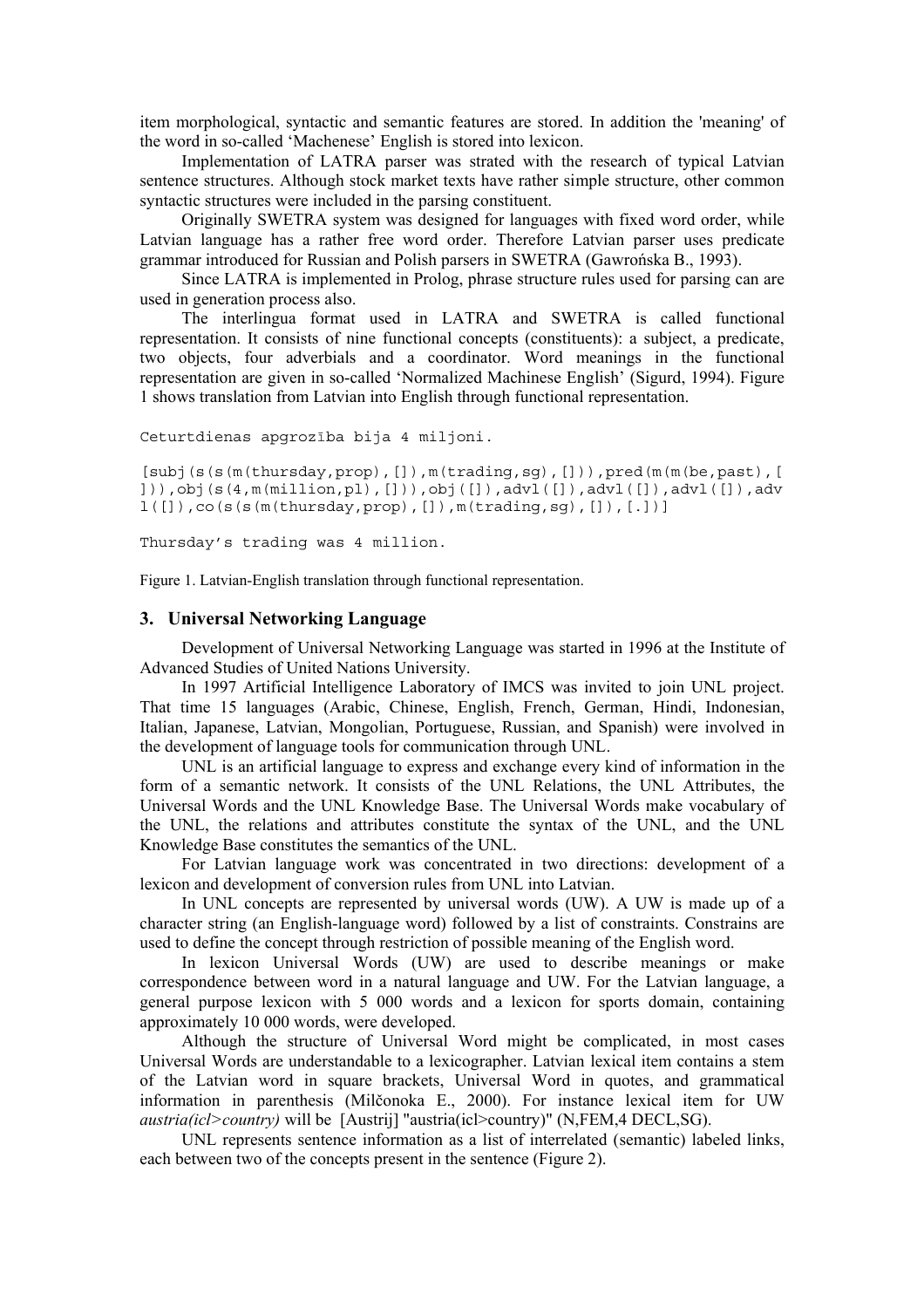

Figure 2. Sentence *They added new examples in several chapters* in UNL

The UNL system includes two tools - enconverter and deconverter. The encorverter converts natural language text into UNL, while deconverter converts UNL expression into natural language.

 For Latvian language about 950 deconversion rules for translation of UNL sentence into natural language sentence are developed.

Latvian deconverter contains three rule types: syntax rules (420), agreement rules (150) and morphology rules (200). When a Latvian sentence is generated syntax rules are applied first. After a word is inserted, agreement rules are performed. Through agreement rules morphological features such as gender, number and case are inherited from the head constituent to the child constituents. Finally morphology rules generate the necessary word form.

#### **4. Current situation and future perspectives**

The work started through LATRA and UNL projects is being continued in the project "Automated synthesis of language independent text representation" funded by the Latvian Council of Science (2001-2004).

At present research is concentrated on semantic aspects of text analysis and development of a general purpose translation system.

The parsing and generation constituents are based on LATRA principles of constituent analysis, but more complicated semantic analysis and lexical descriptions are our current tasks. Finally we would like to move from SWETRA functional representation to UNL semantic representation.

At present Latvian lexicon has been improved by implementation of semantic types proposed in SIMPLE (Semantic Information for Multifunctional Plurilingual Lexica) project [Lenci et al. 2000].

The SIMPLE recommendations have distinguished between three components of the model: the set of semantic units, the ontology and the template. Our main interest is in ontology, which provides the Conceptual Core shared by all lexicons of SIMPLE. For Latvian 629 noun meanings and 508 verb meanings were encoded using semantic classes proposed in SIMPLE (Skadiņa I., 2003).

Semantic classes are part of SIMPLE semantic types, which can be simple or unified. The unified types, which are multidimensional types, are the next step for the Latvian semantic dictionary. SIMPLE templates of semantic classes will be used for this purpose.

#### **5. Tendencies in the industry**

MT is not only an interesting subject for research, it is also a popular product in the market. Although quality of MT output is still far from human translation it is widely used and becomes more and more popular since Internet becomes one of the ways of communication.